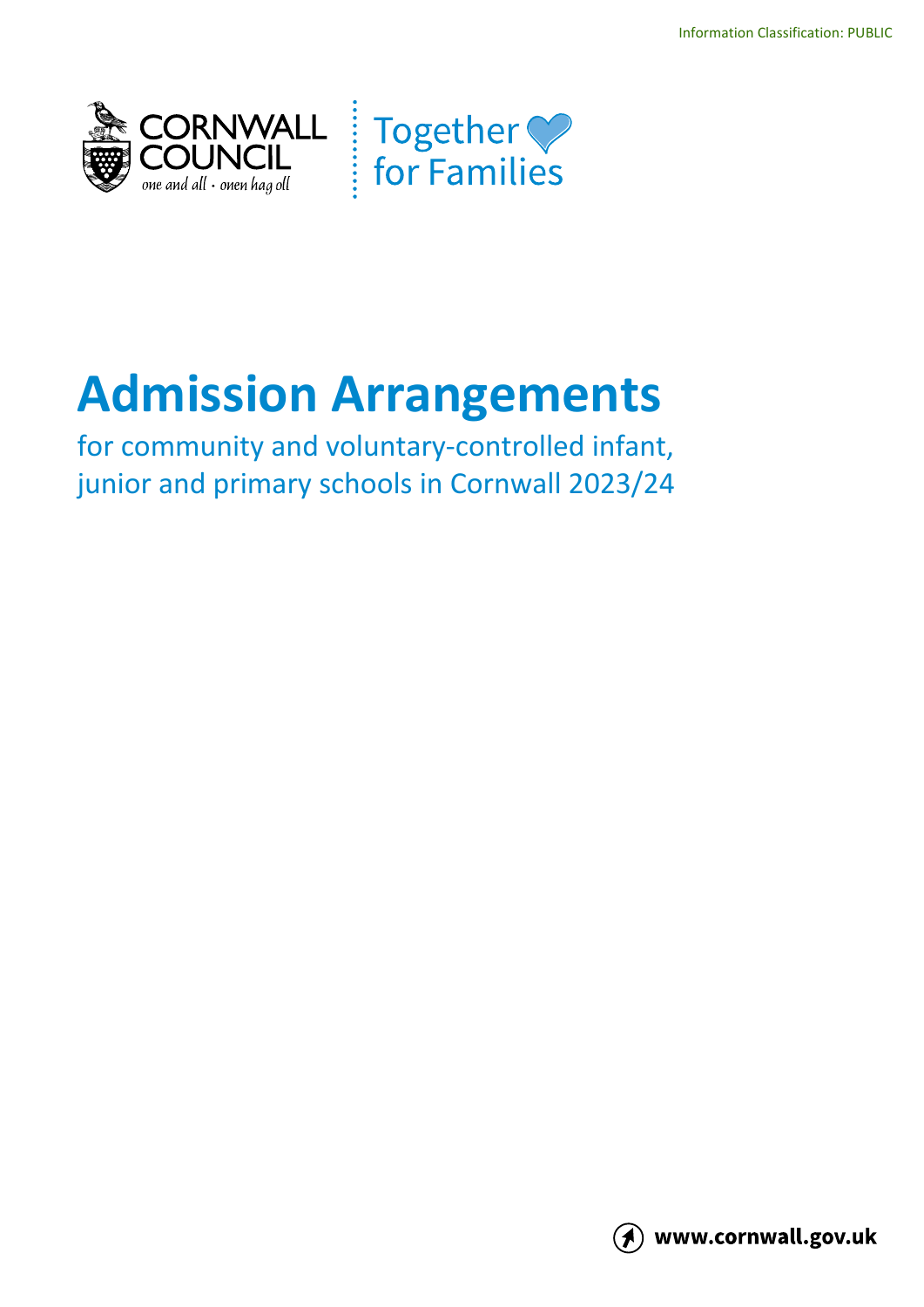### **Introduction**

Cornwall Council is the admission authority for all community and voluntary-controlled infant, primary and junior schools in Cornwall and therefore sets the admission arrangements for those schools which include the criteria that will be used in the event that any of those schools has more applications than places available.

### **Related documents**

- Co-ordinated Admissions Scheme for September 2023
- Co-ordinated In-year Admissions Scheme 2023/24
- School Admissions Code 2021 and related Regulations

### **Community and voluntary-controlled schools**

These arrangements apply to the following schools:

Bosvigo School Burraton CP School Calstock CP School Carbeile Junior School Cubert School Devoran School Flushing C of E Primary School Fourlanesend CP School Goonhavern Primary School Gorran School Kea CP School Marlborough School Mylor Bridge School Penpol School Perran-ar-Worthal CP School St Erme with Trispen Primary School St Germans Primary School St Ives Junior School St Mary's C of E School, Truro St Neot Primary School St Stephens (Saltash) Community Primary School Stithians CP School Stoke Climsland School Torpoint Nursery & Infant School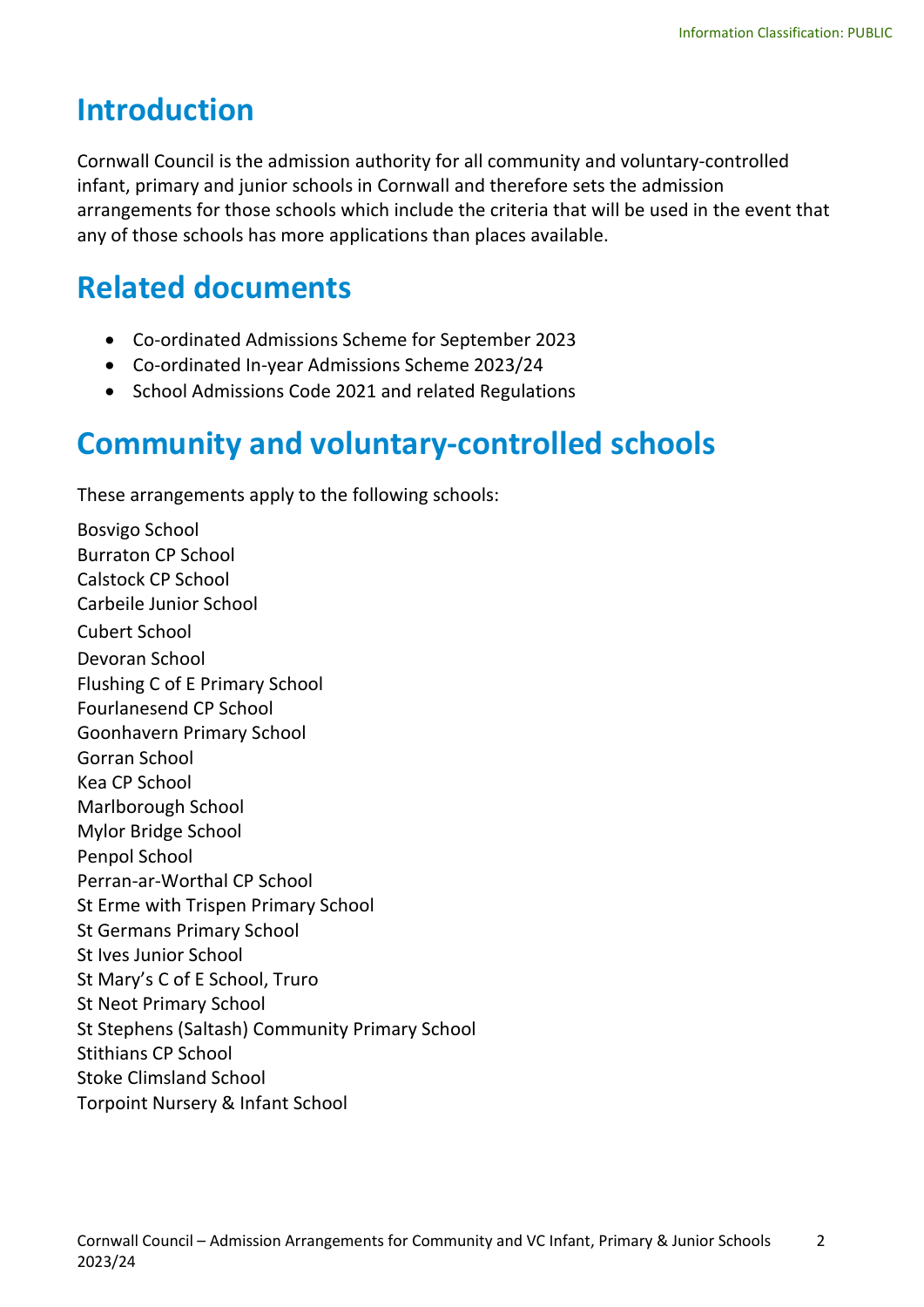## **Applying for a place**

All applications for places in reception or year 3 must be made direct to the applicant's home local authority on the Common Application Form. The application form and supporting information will be available on Cornwall Council's website. Applications for places during the school year can be made to Cornwall Council using the In-year Application Form.

If a child has an Education, Health and Care Plan parents **do not** need to complete an application form as a school place will be identified through a separate process. Contact the Statutory SEN Service for more information (01872 324242).

### **Part-time or deferred entry to school and admission of children outside their normal age group (early or delayed entry to reception)**

All children are entitled to start school full-time in the September following their fourth birthday. However, parents may choose deferred or part-time entry to the reception year for their child, bearing in mind that by law, children have to be in full-time education by the start of the term following their fifth birthday – when they reach 'compulsory school age'. Parents of summer-born children may also seek a place for their child outside their normal age group i.e. entry to reception a year later than normal, for example if the child may naturally have fallen into a lower age group if it were not for being born prematurely. Parents choosing part-time or deferred entry must contact the school they have been allocated or hope to be allocated to arrange this. Those wishing to delay entry to the reception year or request a place outside the normal year group must contact the School Admissions Team.

### **Appeals**

If an applicant is not allocated a place at their preferred school(s) they will have the right to appeal to an independent panel. The refusal letter will explain how to do this. For refusals in the normal admissions round parents will have 20 school days after they receive the notification to appeal the decision. Appeals must then be heard within 40 school days of this deadline. Further details and a timeline can be found in the Co-ordinated Admissions Scheme for September 2023 entry to infant, junior and primary schools or Co-ordinated Inyear Admissions Scheme 2023/24.

### **Waiting lists**

If the school is oversubscribed, a waiting list will be held for the whole of the academic year for all year groups and parents/carers can request that their child is added to this list if they are refused a place. The waiting list will be based on the school's oversubscription criteria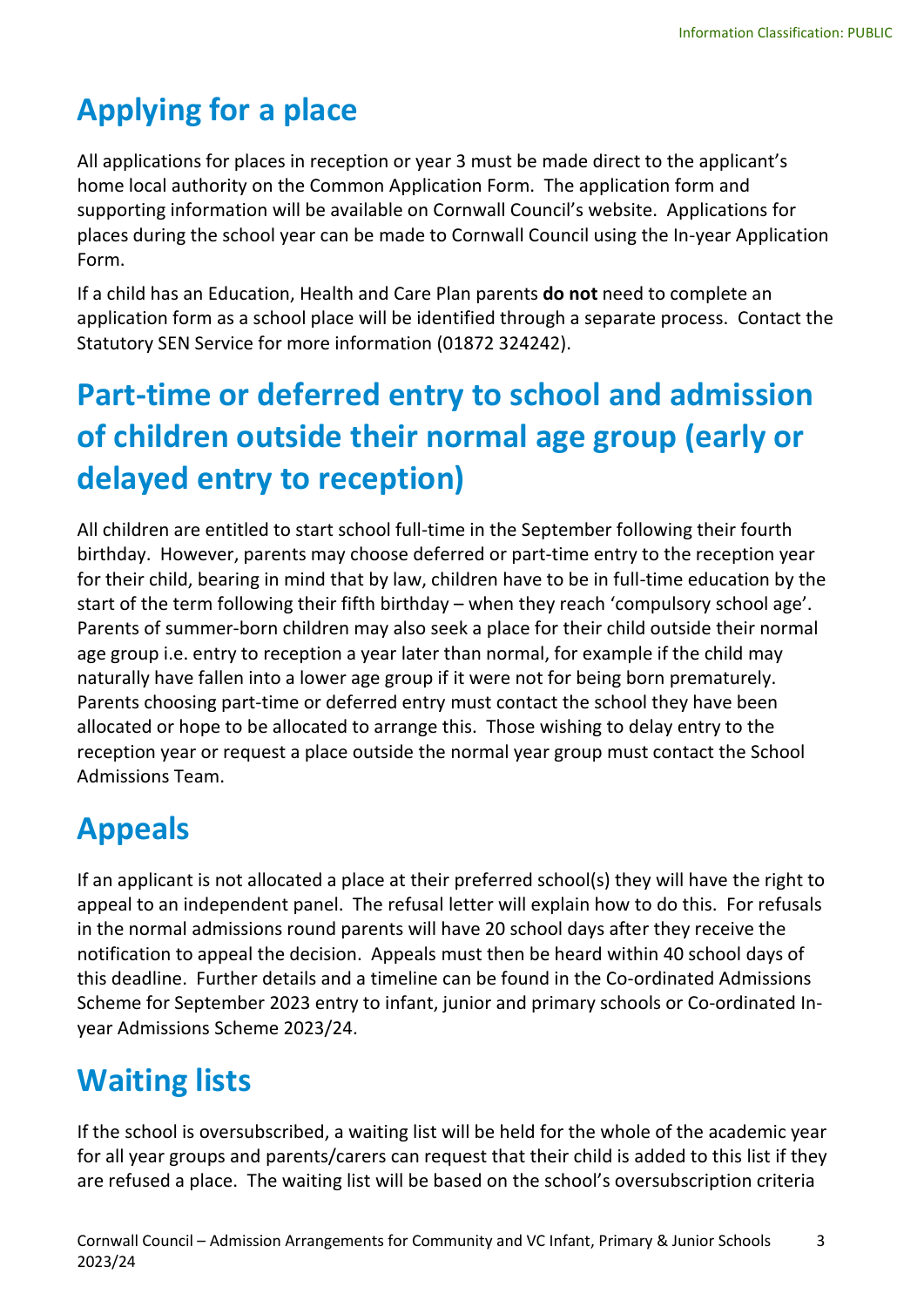and a child's place on a waiting list is subject to change according to additional information received about applications or children being added to the list – so their place on the list might move up or down. **No priority is given to the length of time that a child has been on the list.** Children with an Education, Health and Care Plan and children in care or children that were previously in care will take precedence over those on the waiting list. Children admitted under the Fair Access Protocol will also be given priority over children on the waiting list.

### **Fair Access Protocol**

All local authorities are required to have a Fair Access Protocol which applies to all schools. This document sets out how Cornwall Council and schools will ensure that, during the school year, any children without a school place can be offered a place at a suitable school as soon as possible, even if the school is full. It does not apply to applications in the normal admissions round. To find out more about admissions during the school year and the Fair Access Protocol go to www.cornwall.gov.uk/admissions or contact the School Admissions Team.

## **Early years/nursery places**

Cornwall Council is responsible for making decisions about admissions to an early years or nursery class in the case of community and voluntary-controlled schools. The Oversubscription Criteria will be used, if necessary, to determine admission to early years or nursery classes.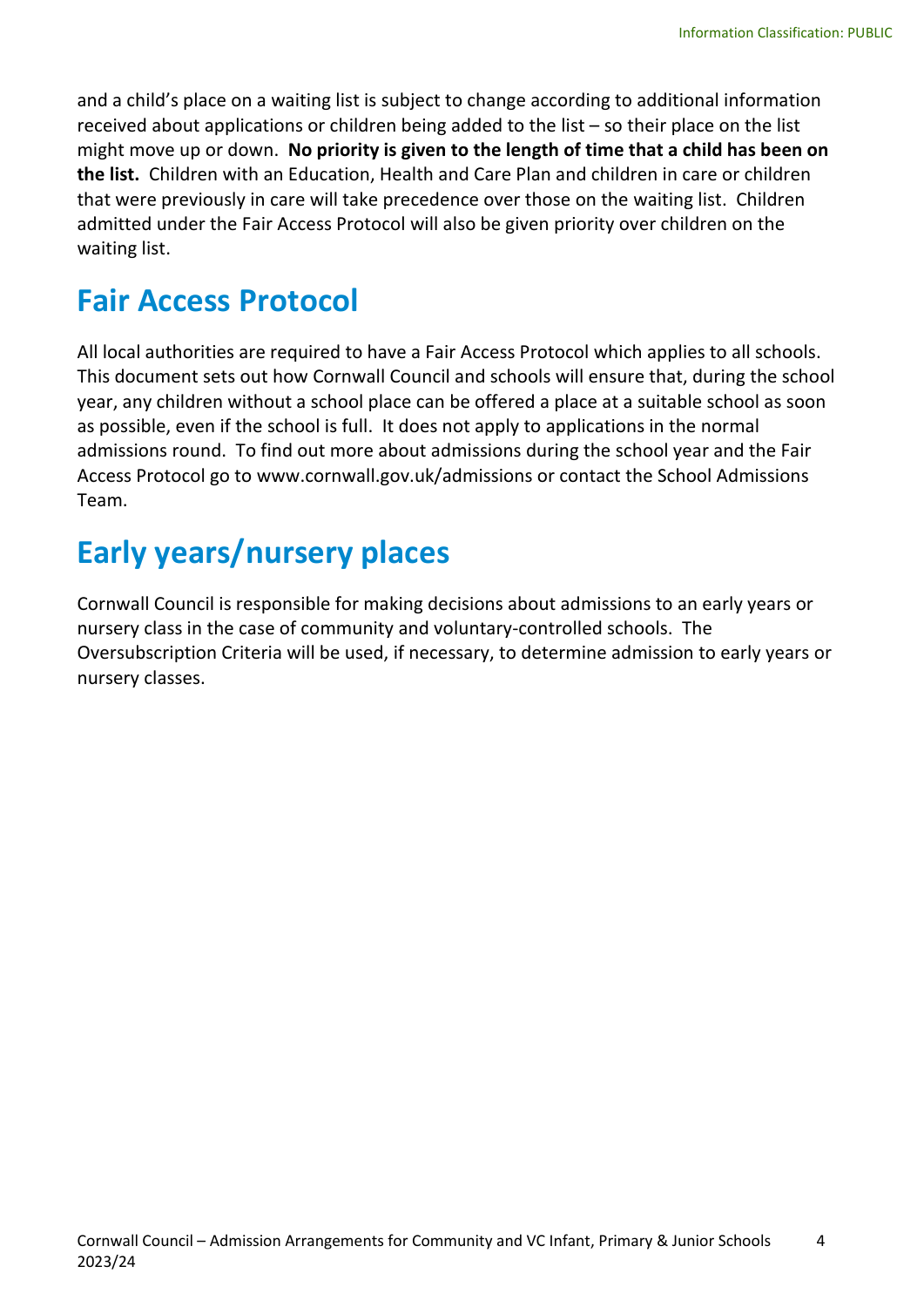### **Oversubscription Criteria**

#### **Oversubscription criteria for admission to reception through to year 6 in community and voluntary-controlled infant and primary schools**

The following priority order will be used to decide which children should occupy any vacant places, after the admission of children where the school is named in their Education, Health and Care Plan:

- 1. **Children in care and children who were previously in care** but immediately after being in care became subject to an Adoption, Child Arrangement, or Special Guardianship Order including those who appear (to the admission authority) to have been in state care outside England and ceased to be in care as a result of being adopted.
- 2. **Children with a sibling** who will still be attending the preferred school at the time of their admission.
- 3. **Children of teaching or teaching support staff at the school** where the member of staff has been employed at the school for two or more years at the time at which the application for admission to the school is made or the member of staff is recruited to fill a vacant post for which there is a demonstrable skill shortage.
- 4. **Children who live in the designated area** of the preferred school or whose parents can provide evidence at the time of making the application that they will be living in the designated area of the preferred school by the date from which admission is required.

If there are more designated area children wanting places at a school than there are places available after the allocation of children under criteria 1 to 3, the following criteria 5 to 6 will be used to decide which of these children should have priority for admission. If there are still places available after all the designated area children have been allocated places, criteria 5 to 6 will be used to decide which of the remaining children should have priority for any spare places.

- 5. **Children with an unequivocal professional recommendation** that non-placement at the preferred school would not be in the best interest of the child and that placement at the preferred school is essential.
- 6. **All other children** using the tie-breakers as defined later in this document as necessary.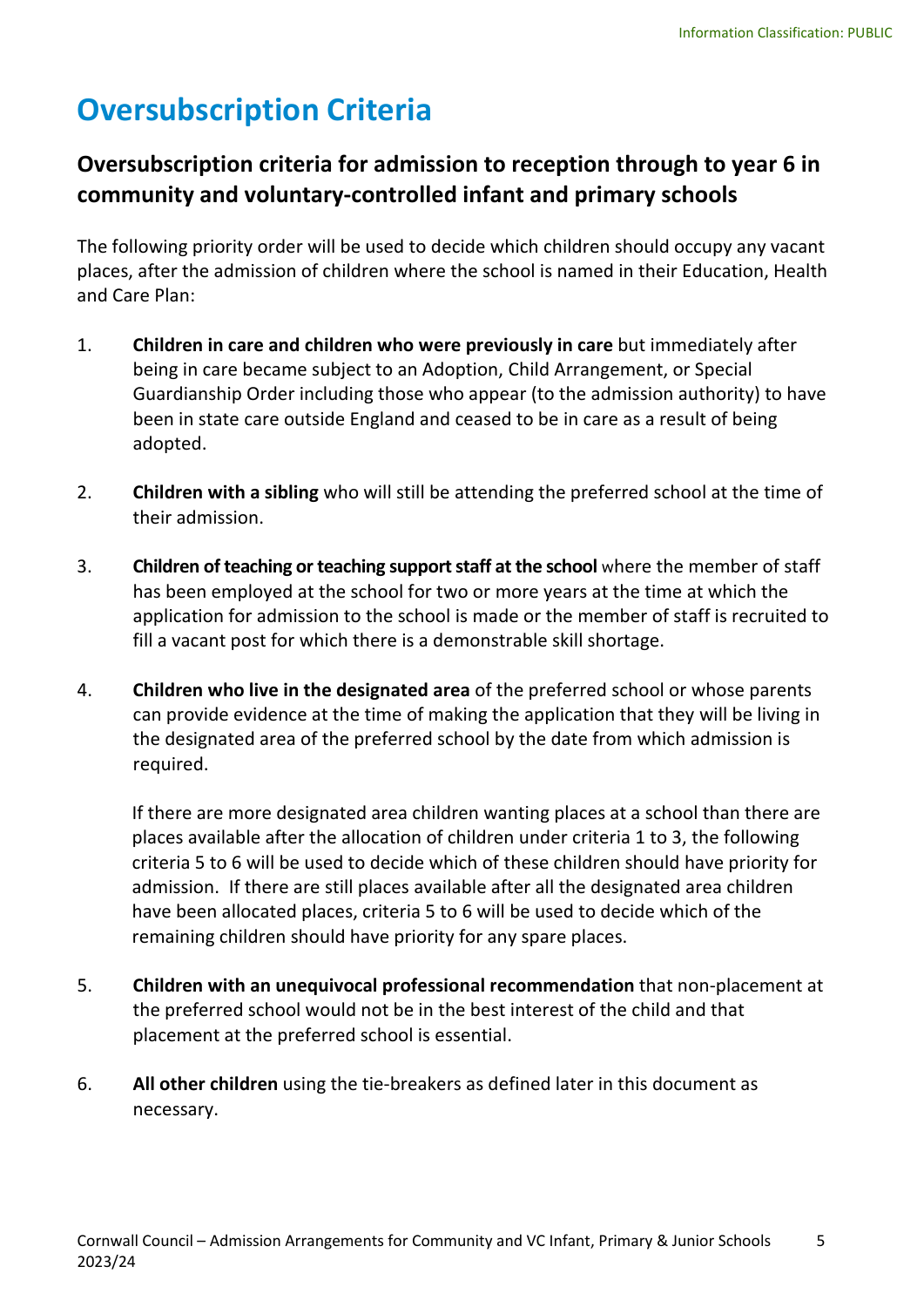#### **Oversubscription criteria for admission to year 3 through to year 6 in community junior schools**

The following priority order will be used to decide which children should occupy any vacant places, after the admission of pupils where the school is named in their Education, Health and Care Plan:

- 1. **Children in care and children who were previously in care** but immediately after being in care became subject to an Adoption, Child Arrangement, or Special Guardianship Order including those who appear (to the admission authority) to have been in state care outside England and ceased to be in care as a result of being adopted).
- 2. **Children attending the partner infant school** for the preferred community junior school.

If there are more children attending the partner infant school wanting places at a junior school than there are places available, the following criteria 3 to 7 will be used to decide which of these children should have priority for admission. If there are still places available after all the children attending the partner infant school have been allocated places, criteria 3 to 7 will be used to decide which of the remaining children should have priority for any spare places.

- 3. **Children with a sibling** who will still be attending the preferred school at the time of their admission.
- 4. **Children of teaching or teaching support staff at the school** where the member of staff has been employed at the school for two or more years at the time at which the application for admission to the school is made or the member of staff is recruited to fill a vacant post for which there is a demonstrable skill shortage.
- 5. **Children who live in the designated area** of the preferred school or whose parents can provide evidence at the time of making the application that they will be living in the designated area of the preferred school by the date from which admission is required.
- 6. **Children with an unequivocal professional recommendation** that non-placement at the preferred school would not be in the best interest of the child and that placement at the preferred school is essential.
- 7. **All other children** (using the tie-breakers as defined later in this document as necessary).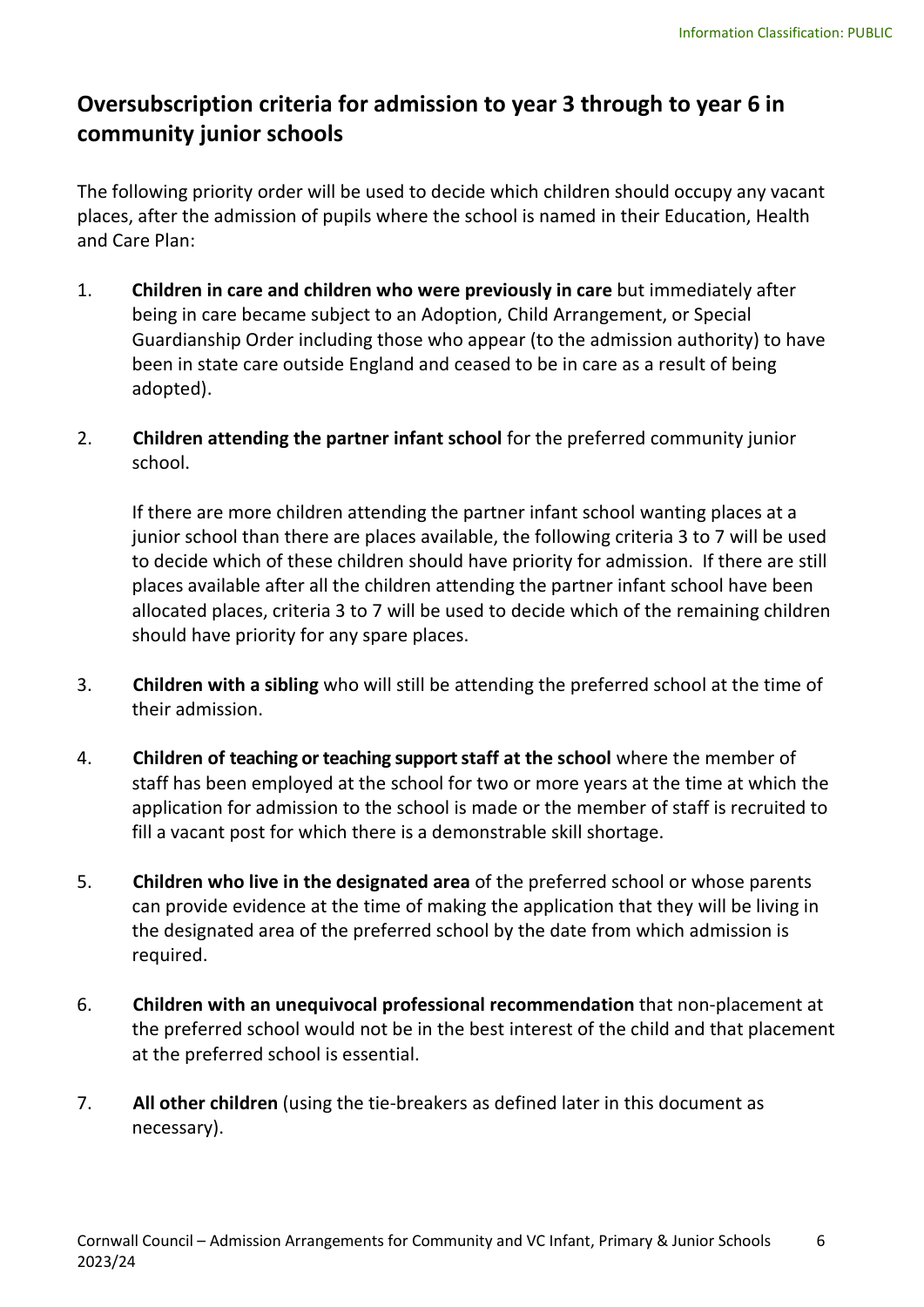### **Notes and definitions**

#### **Children in care and children who were previously in care**

A 'child in care' is also referred to as a 'looked after child' and is a child who is (a) in the care of a local authority, or (b) being provided with accommodation by a local authority in the exercise of their social services functions (see the definition in Section 22(1) of the Children Act 1989).

A 'child arrangement order' is an order settling the arrangements to be made as to the person with whom the child is to live under Section 8 of the Children Act 1989. Section 14A of the Children Act 1989 defines a 'special guardianship order' as an order appointing one or more individuals to be a child's special guardian (or special guardians).

A child is regarded as having been in state care outside England if they were in the care of or were accommodated by a public authority, a religious organisation, or any other provider of care whose sole or main purpose is to benefit society (see Section 23ZZA(8) of the Children Act 1989 [inserted by Section 4 of the Children and Social Work Act 2017]).

#### **Partner infant schools to community junior schools**

Carbeile Junior School – Torpoint Nursery and Infant School St Ives Junior School – St Ives Infant School

Please note that there are other infant and junior school partnerships in Cornwall, however only those which include **community** junior schools are listed here as this document refers to the criteria for those schools only.

#### **Siblings**

'Siblings' means brothers or sisters. They are defined as children with at least one natural or adoptive parent in common, living at the same or a different address. Children living permanently in the same household at the same address would also be counted as siblings, regardless of their actual relationship to each other. To qualify as a sibling a child must be on the roll of the school in question at the date of application, allocation and admission.

If a child is a sibling of a multiple birth (e.g. twins, triplets, etc.) and has been offered a place at the requested school, every effort will be made to offer places to siblings at the same school, which may mean allocating places above the Published Admission Number (PAN) where this is possible. However, where this is not possible, parents will be invited to decide which of the children should be allocated the available place(s).

#### **Designated areas**

Cornwall Council has divided Cornwall into geographical areas called 'designated areas' (sometimes called 'catchment areas') which are each served by a specific school or schools.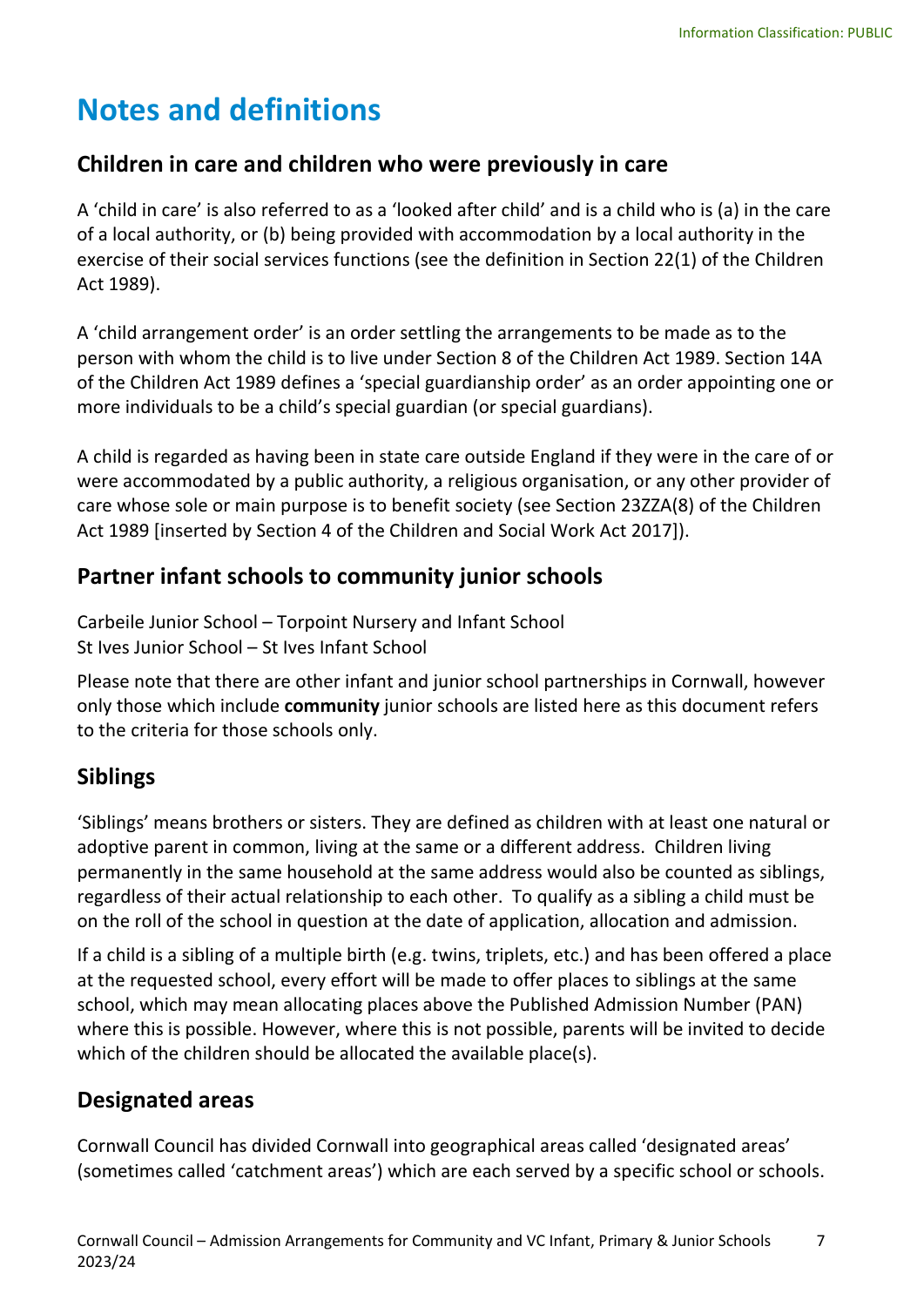Designated areas assist Cornwall Council in ensuring there are enough school places and are also used to determine entitlement to school transport. The designated school for an address may not always be the one nearest to that address.

Not all schools include 'living in the designated area' as a priority in their oversubscription criteria (the criteria that will be used to decide who should be allocated places when there are more applications than places available). However, entitlement to transport to all schools is determined by Cornwall Council with regard to whether the school is in the designated area for a child's home address or is their nearest school.

Designated areas can be viewed using the mapping system at www.cornwall.gov.uk/admissions or by contacting the School Admissions Team. If a property is near a designated area border shown on the mapping system it is advisable to check the designated school with the School Admissions Team.

Families planning to move into the designated area of a school and apply for a place at that school will need to submit evidence of their new address by the deadlines stated in the Coordinated Admissions Scheme for the year of entry, either a copy of a signed and dated tenancy agreement or confirmation that contracts have been exchanged.

#### **Children with an unequivocal professional recommendation**

Children will only be considered under this criterion where the parent/carer can demonstrate that **only** the preferred school can meet the exceptional medical or social needs of the child, supported by a recommendation from, for example, a doctor, school medical officer or educational psychologist. Such recommendations must be made in writing to the School Admissions Team by the deadlines stated in the Co-ordinated Admissions Scheme for the year of entry and must give full supporting reasons. Cornwall Council will make the final decision on whether or not to accept an application under this criterion.

#### **Home address**

Each child can have only one registered address for the purposes of determining priority for admission and transport entitlement. This address should be the place where the child is normally resident at the point of application or evidence of the address from which a child will attend school, in the form of written confirmation of a house purchase or a formal tenancy agreement. Exceptional circumstances in relation to the provision of a home address will be considered on a case-by-case basis. If there is shared residence of the child or a query is raised regarding the validity of an address, Cornwall Council will consider the home address to be with the parent with primary day to day care and control of the child. Residency of a child may also be clarified through a Child Arrangement Order where it is shown who has care of the child. Evidence may be requested to show the address to which any Child Benefit is paid and at which the child is registered with a doctor's surgery.

It is expected that parents will submit only one application for each child. Any disputes in relation to the child's home address should be settled before applying, the admission authority will not become involved in any parental disputes. If agreement cannot be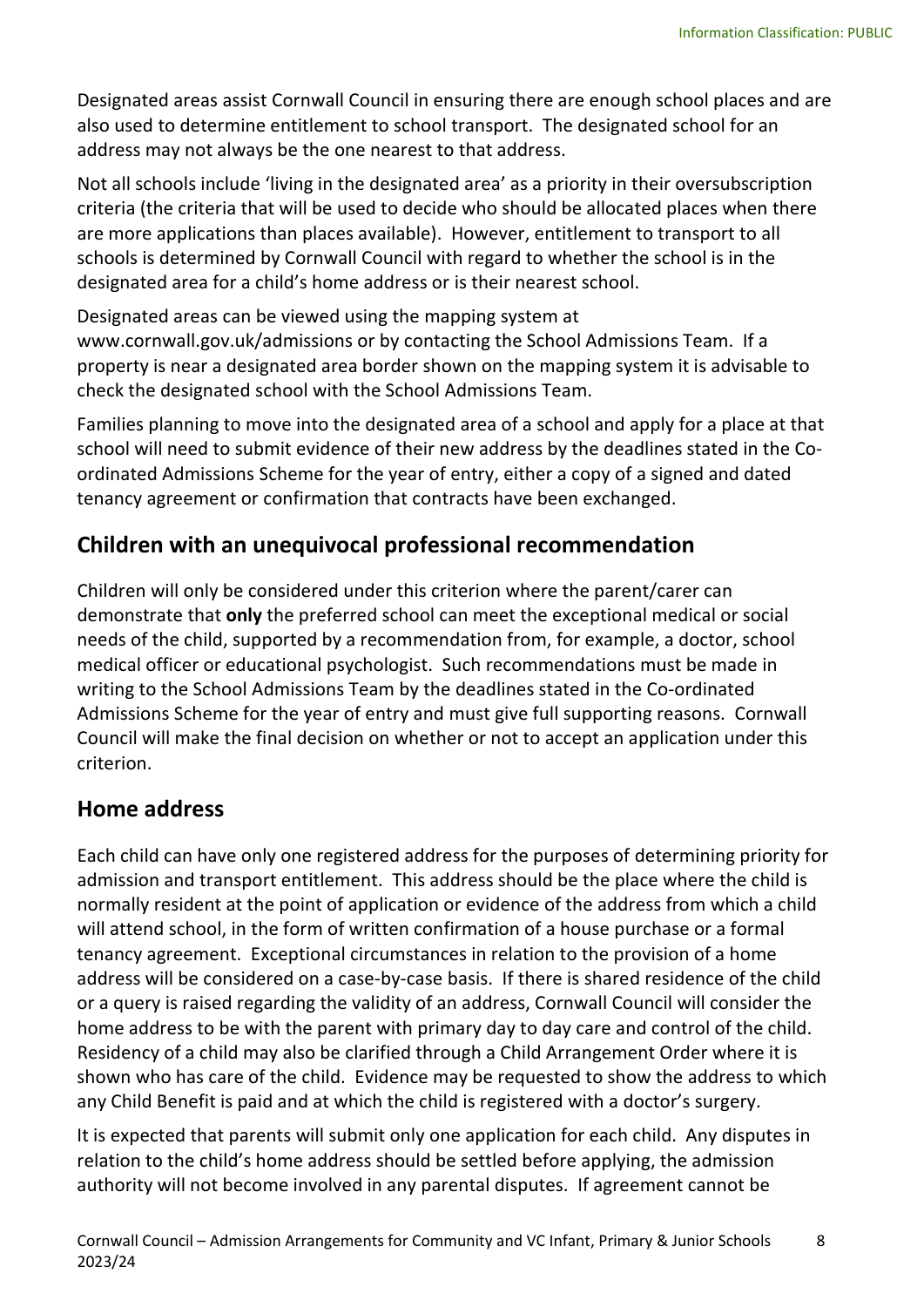obtained before an application is made then parents/carers may need to settle the matter through the courts. Where no agreement is reached or order obtained, Cornwall Council will determine the home address.

For information on disputes between persons with parental responsibility in relation to school preferences please see Cornwall Council's Co-ordinated Admissions Scheme for the relevant year.

Applications for children of Service Families will be processed and places allocated based on the proposed address (with supporting evidence) or, if the family are not able to confirm a proposed address and a unit or quartering address is provided, an allocation will be made based on the unit or quartering address. Until a fixed address is available, the unit postal address or quartering area address will be used to determine allocation of a school place. For the purposes of measuring distances, the main entrance of the unit will be used.

#### **Tie-breakers**

If any of the criteria outlined in this document leave more children with an equal claim than places available priority will be given to the child who lives nearer to the preferred school. Should this tie-breaker still leave children with an equal claim because distances are exactly the same, random allocation, which will be independently verified, will be used to decide on priority. Cornwall Council's Random Allocation Protocol is available from Cornwall Council on request.

#### **Distances**

Home to school distances used for tie-breaking will be established using a straight-line measurement as determined by Cornwall Council's nominated Geographic Information System software. Measurements will be between the home address (the centre of the main building of the property) and the main gate of the school (as determined by Cornwall Council).

Distances used to identify the nearest suitable school with a space available are measured as the shortest available route as determined by Cornwall Council's Geographic Information System. This is considered to be the walking route of up to two miles for primary school children up to the end of Year 3 and three miles from Year 4 onwards. For schools outside these distances, driving route will be used. Unlike when eligibility for free home to school transport is assessed, the suitability and safety of the walking route is not taken into consideration when determining these distances.

### **Published Admission Numbers**

The Published Admission Number (PAN) is the maximum number of children that a school will admit to a year group at the normal point of entry (e.g. starting in reception in an infant or primary school). It is agreed by the admission authority before the admissions process begins and normally the admission authority will not offer more places than this number.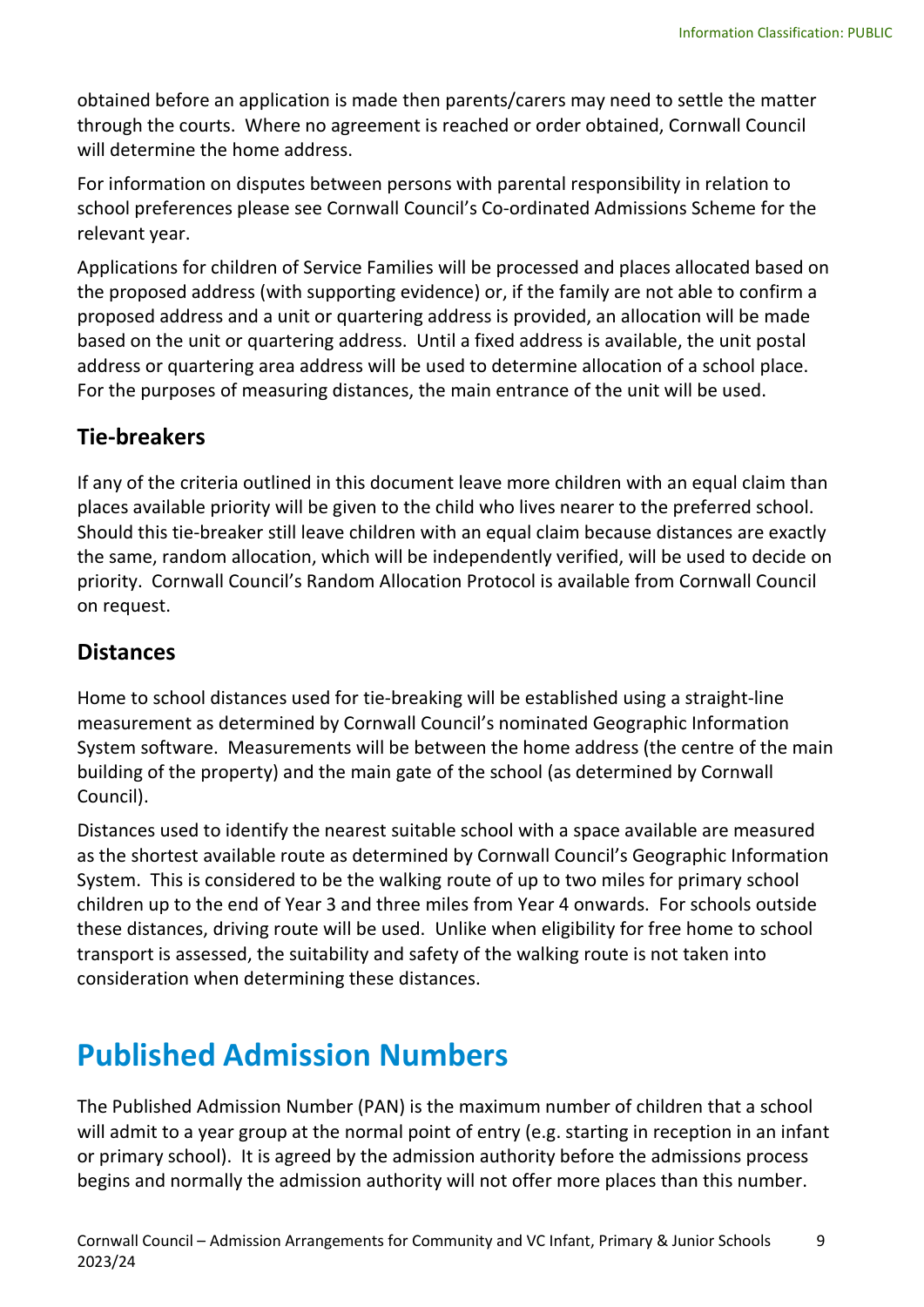The PANs for entry to reception (infant and primary schools) or year 3 (junior school) in September 2023 to community and voluntary-controlled schools are as follows:

| <b>Bosvigo School</b>                       | 45  |
|---------------------------------------------|-----|
| <b>Burraton CP School</b>                   | 60  |
| <b>Calstock CP School</b>                   | 12  |
| Carbeile Junior School                      | 100 |
| <b>Cubert School</b>                        | 30  |
| Devoran School                              | 30  |
| <b>Flushing CE Primary School</b>           | 12  |
| <b>Fourlanesend CP School</b>               | 20  |
| <b>Goonhavern Primary School</b>            | 30  |
| Gorran School                               | 15  |
| <b>Kea CP School</b>                        | 30  |
| Marlborough School                          | 30  |
| Mylor Bridge CP School                      | 20  |
| Penpol School                               | 60  |
| Perran-ar-worthal CP School                 | 20  |
| St Erme with Trispen CP School              | 25  |
| <b>St Germans Primary School</b>            | 17  |
| St Ives Junior School                       | 66  |
| St Mary's CE (Truro) School                 | 30  |
| <b>St Neot CP School</b>                    | 14  |
| St Stephens CP School (Saltash)             | 60  |
| <b>Stithians CP School</b>                  | 25  |
| <b>Stoke Climsland School</b>               | 30  |
| <b>Torpoint Nursery &amp; Infant School</b> | 100 |

#### **Prepared by:**

Education Access and Sufficiency

Together for Families

October 2021